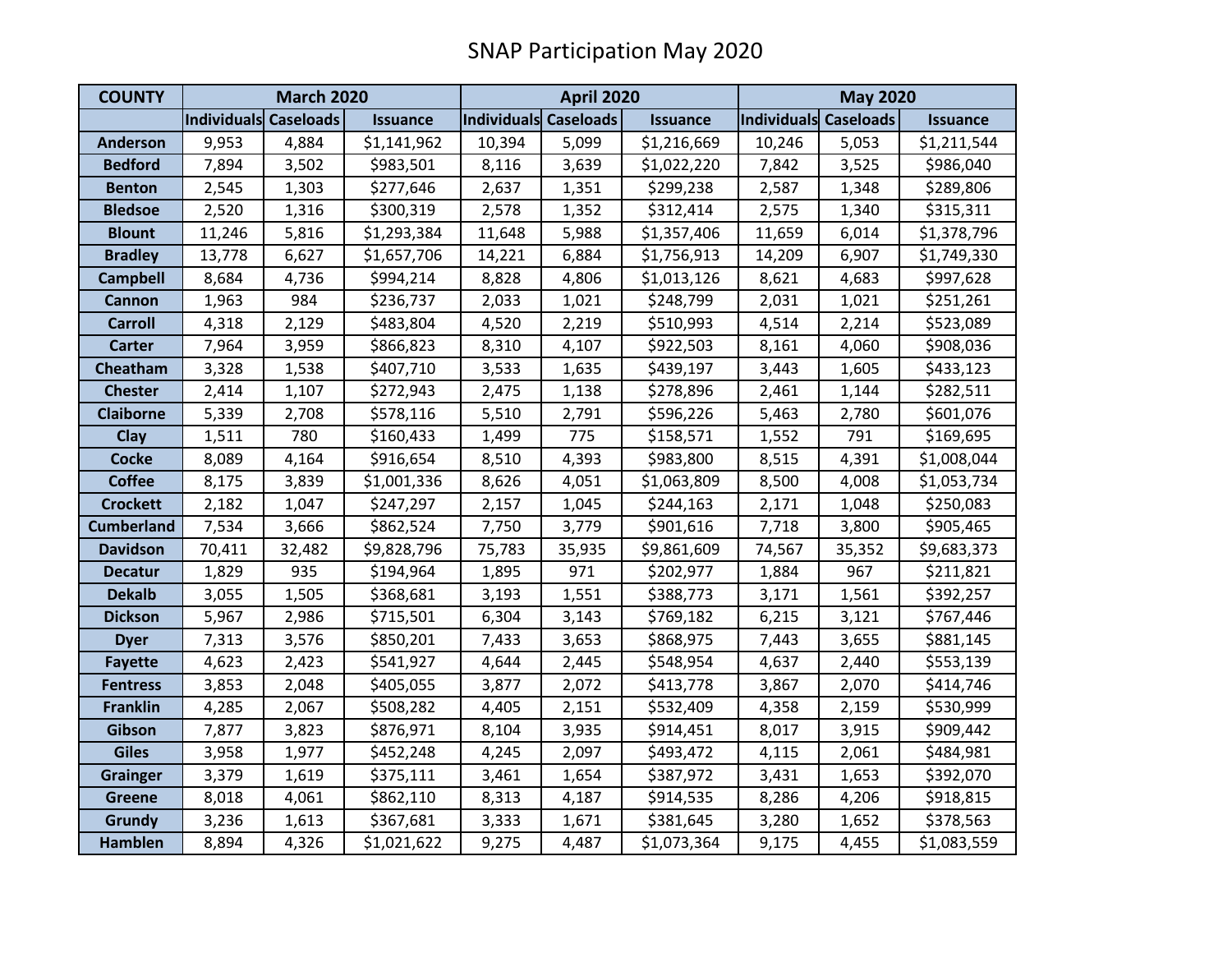|                   | <b>March 2020</b>     |        |                 | <b>April 2020</b>     |        |                 | <b>May 2020</b>       |        |                 |
|-------------------|-----------------------|--------|-----------------|-----------------------|--------|-----------------|-----------------------|--------|-----------------|
| <b>COUNTY</b>     | Individuals Caseloads |        | <b>Issuance</b> | Individuals Caseloads |        | <b>Issuance</b> | Individuals Caseloads |        | <b>Issuance</b> |
| <b>Hamilton</b>   | 42,119                | 20,816 | \$5,224,402     | 44,071                | 22,162 | \$5,724,283     | 44,188                | 22,302 | \$5,679,865     |
| <b>Hancock</b>    | 2,163                 | 1,160  | \$240,554       | 2,135                 | 1,148  | \$241,326       | 2,190                 | 1,165  | \$245,574       |
| <b>Hardeman</b>   | 4,389                 | 2,264  | \$496,578       | 4,495                 | 2,358  | \$520,616       | 4,450                 | 2,347  | \$524,057       |
| <b>Hardin</b>     | 4,447                 | 2,304  | \$481,436       | 4,608                 | 2,401  | \$508,763       | 4,594                 | 2,385  | \$510,961       |
| <b>Hawkins</b>    | 8,938                 | 4,299  | \$991,666       | 9,036                 | 4,341  | \$1,008,240     | 8,925                 | 4,297  | \$1,012,704     |
| Haywood           | 3,801                 | 1,945  | \$411,555       | 3,964                 | 2,081  | \$438,806       | 3,911                 | 2,070  | \$445,141       |
| Henderson         | 4,448                 | 2,216  | \$490,139       | 4,639                 | 2,286  | \$526,601       | 4,468                 | 2,238  | \$515,416       |
| <b>Henry</b>      | 5,261                 | 2,565  | \$602,029       | 5,423                 | 2,635  | \$625,421       | 5,331                 | 2,606  | \$621,838       |
| <b>Hickman</b>    | 3,493                 | 1,669  | \$402,749       | 3,587                 | 1,713  | \$416,576       | 3,506                 | 1,705  | \$414,968       |
| <b>Houston</b>    | 1,228                 | 577    | \$136,953       | 1,284                 | 596    | \$145,657       | 1,208                 | 577    | \$138,754       |
| <b>Humphreys</b>  | 2,387                 | 1,137  | \$274,282       | 2,435                 | 1,173  | \$288,616       | 2,373                 | 1,157  | \$284,699       |
| Jackson           | 1,991                 | 1,047  | \$247,451       | 2,025                 | 1,070  | \$231,150       | 2,025                 | 1,064  | \$232,251       |
| <b>Jefferson</b>  | 6,492                 | 3,158  | \$720,480       | 6,825                 | 3,340  | \$772,066       | 6,796                 | 3,344  | \$781,832       |
| Johnson           | 3,054                 | 1,627  | \$326,956       | 3,079                 | 1,641  | \$334,947       | 3,072                 | 1,643  | \$333,659       |
| <b>Knox</b>       | 44,708                | 22,645 | \$5,367,576     | 46,171                | 23,534 | \$5,622,800     | 46,015                | 23,615 | \$5,686,035     |
| Lake              | 1,715                 | 971    | \$203,693       | 1,720                 | 968    | \$201,993       | 1,702                 | 957    | \$203,241       |
| Lauderdale        | 5,709                 | 2,928  | \$688,996       | 5,774                 | 2,961  | \$696,478       | 5,632                 | 2,916  | \$679,469       |
| <b>Lawrence</b>   | 5,652                 | 2,736  | \$622,238       | 5,964                 | 2,857  | \$662,456       | 5,908                 | 2,870  | \$672,249       |
| Lewis             | 1,773                 | 896    | \$195,050       | 1,928                 | 948    | \$211,992       | 1,903                 | 935    | \$214,181       |
| Lincoln           | 4,854                 | 2,228  | \$561,449       | 5,015                 | 2,319  | \$579,494       | 4,953                 | 2,313  | \$581,571       |
| Loudon            | 4,175                 | 2,014  | \$475,317       | 4,369                 | 2,078  | \$500,407       | 4,259                 | 2,065  | \$494,503       |
| <b>Macon</b>      | 4,423                 | 2,081  | \$532,365       | 4,629                 | 2,169  | \$560,485       | 4,510                 | 2,147  | \$551,945       |
| <b>Madison</b>    | 15,439                | 7,424  | \$1,843,379     | 16,450                | 8,039  | \$2,006,459     | 16,264                | 7,980  | \$1,998,840     |
| <b>Marion</b>     | 4,530                 | 2,207  | \$553,593       | 4,619                 | 2,268  | \$569,874       | 4,608                 | 2,273  | \$574,561       |
| <b>Marshall</b>   | 3,662                 | 1,675  | \$427,525       | 3,917                 | 1,801  | \$471,797       | 3,828                 | 1,772  | \$464,589       |
| <b>Maury</b>      | 9,181                 | 4,333  | \$1,107,367     | 9,939                 | 4,753  | \$1,237,061     | 9,780                 | 4,684  | \$1,233,044     |
| <b>Meigs</b>      | 2,023                 | 1,022  | \$243,451       | 2,179                 | 1,077  | \$262,309       | 2,190                 | 1,101  | \$270,786       |
| <b>Monroe</b>     | 6,721                 | 3,269  | \$748,034       | 6,915                 | 3,350  | \$778,732       | 6,978                 | 3,396  | \$794,070       |
| <b>Montgomery</b> | 22,472                | 9,796  | \$2,771,582     | 23,363                | 10,273 | \$2,910,879     | 23,107                | 10,222 | \$2,911,655     |
| <b>Moore</b>      | 435                   | 213    | \$49,909        | 483                   | 227    | \$55,665        | 480                   | 229    | \$57,499        |
| <b>Morgan</b>     | 3,288                 | 1,597  | \$368,081       | 3,367                 | 1,622  | \$378,560       | 3,383                 | 1,639  | \$383,934       |
| <b>McMinn</b>     | 7,658                 | 3,710  | \$902,088       | 7,920                 | 3,863  | \$942,511       | 7,926                 | 3,862  | \$957,268       |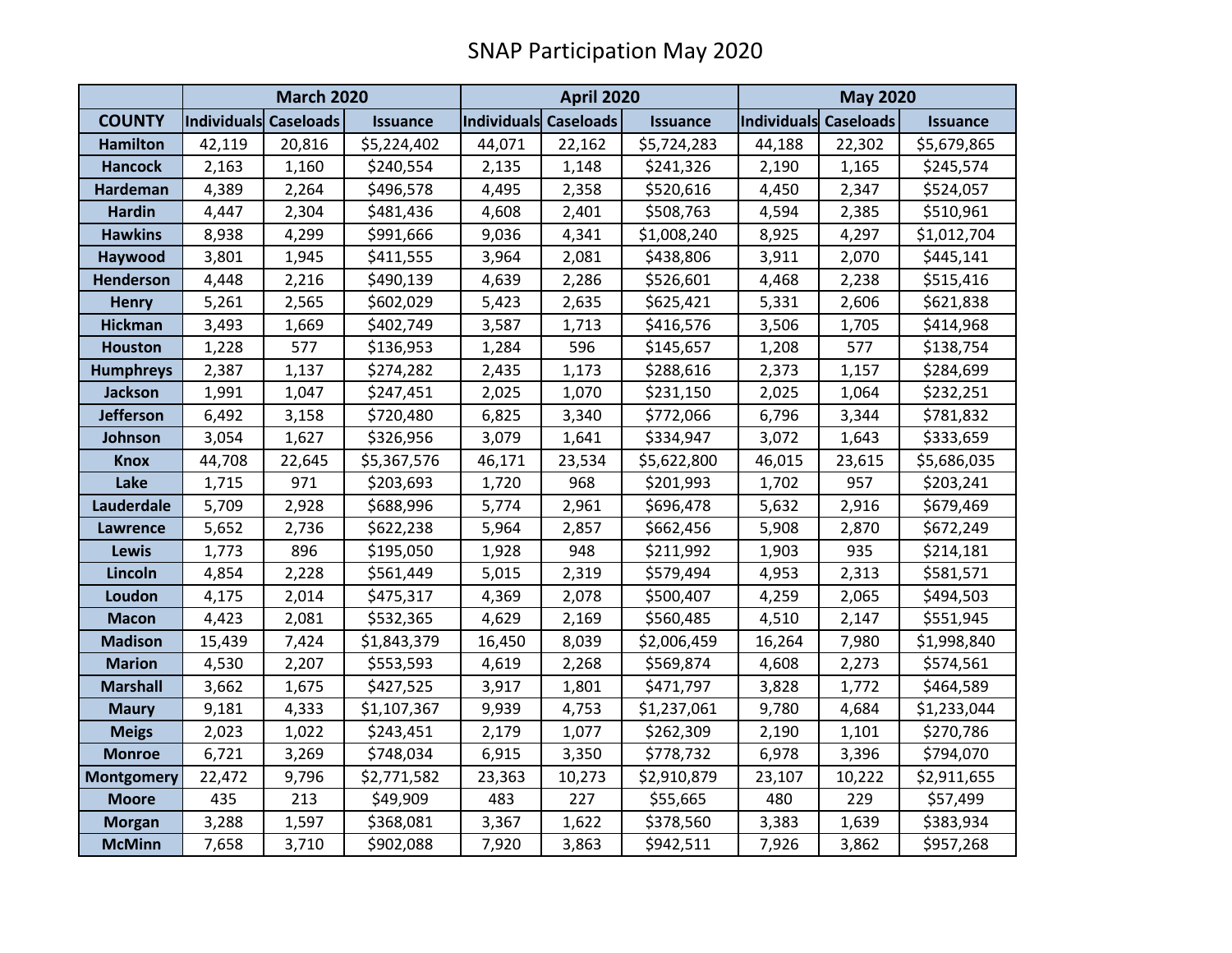| <b>COUNTY</b>     | <b>March 2020</b>     |         |                 | <b>April 2020</b>     |         |                 | <b>May 2020</b>       |         |                 |
|-------------------|-----------------------|---------|-----------------|-----------------------|---------|-----------------|-----------------------|---------|-----------------|
|                   | Individuals Caseloads |         | <b>Issuance</b> | Individuals Caseloads |         | <b>Issuance</b> | Individuals Caseloads |         | <b>Issuance</b> |
| <b>McNairy</b>    | 4,254                 | 2,312   | \$471,816       | 4,401                 | 2,365   | \$492,631       | 4,334                 | 2,355   | \$483,762       |
| <b>Obion</b>      | 4,933                 | 2,418   | \$562,384       | 4,953                 | 2,453   | \$578,611       | 4,943                 | 2,453   | \$576,174       |
| <b>Overton</b>    | 3,019                 | 1,558   | \$326,828       | 3,046                 | 1,570   | \$332,846       | 3,047                 | 1,566   | \$343,064       |
| <b>Perry</b>      | 1,291                 | 606     | \$144,515       | 1,329                 | 631     | \$149,266       | 1,324                 | 627     | \$152,563       |
| <b>Pickett</b>    | 756                   | 399     | \$75,396        | 795                   | 417     | \$80,304        | 792                   | 413     | \$80,565        |
| <b>Polk</b>       | 2,345                 | 1,170   | \$270,628       | 2,458                 | 1,229   | \$283,253       | 2,431                 | 1,224   | \$276,520       |
| Putnam            | 9,522                 | 4,741   | \$1,151,075     | 9,907                 | 4,949   | \$1,173,202     | 9,673                 | 4,844   | \$1,157,767     |
| Rhea              | 5,680                 | 2,774   | \$674,914       | 2,821                 | 1,388   | \$339,914       | 5,821                 | 2,883   | \$716,519       |
| Roane             | 6,801                 | 3,271   | \$786,202       | 6,860                 | 3,359   | \$797,061       | 6,866                 | 3,377   | \$809,656       |
| Robertson         | 7,071                 | 3,249   | \$872,191       | 7,556                 | 3,471   | \$952,922       | 7,411                 | 3,444   | \$946,767       |
| <b>Rutherford</b> | 24,354                | 10,484  | \$3,028,911     | 26,475                | 11,521  | \$3,360,704     | 26,504                | 11,577  | \$3,418,762     |
| <b>Scott</b>      | 6,036                 | 3,077   | \$687,138       | 6,079                 | 3,095   | \$696,884       | 6,098                 | 3,113   | \$708,200       |
| Sequatchie        | 2,707                 | 1,341   | \$321,580       | 10,394                | 5,099   | \$1,216,669     | 2,818                 | 1,395   | \$343,581       |
| <b>Sevier</b>     | 8,972                 | 4,186   | \$994,261       | 10,419                | 4,928   | \$1,227,110     | 10,137                | 4,772   | \$1,185,341     |
| <b>Shelby</b>     | 186,329               | 85,558  | \$24,113,346    | 195,089               | 91,839  | \$25,840,212    | 192,121               | 90,590  | \$25,351,190    |
| <b>Smith</b>      | 2,311                 | 1,137   | \$277,430       | 2,412                 | 1,171   | \$289,664       | 2,372                 | 1,159   | \$290,075       |
| <b>Stewart</b>    | 1,620                 | 733     | \$175,429       | 1,662                 | 746     | \$185,272       | 1,673                 | 748     | \$188,002       |
| <b>Sullivan</b>   | 20,352                | 10,140  | \$2,312,553     | 20,829                | 10,405  | \$2,395,903     | 20,813                | 10,471  | \$2,434,675     |
| <b>Sumner</b>     | 13,954                | 6,317   | \$1,719,726     | 15,100                | 6,877   | \$1,901,901     | 15,202                | 6,941   | \$1,936,310     |
| <b>Tipton</b>     | 8,243                 | 3,903   | \$993,051       | 8,532                 | 4,046   | \$1,038,419     | 8,337                 | 4,017   | \$1,032,002     |
| <b>Trousdale</b>  | 1,170                 | 576     | \$139,230       | 1,213                 | 590     | \$145,498       | 1,181                 | 588     | \$144,960       |
| <b>Unicoi</b>     | 2,514                 | 1,310   | \$266,972       | 2,497                 | 1,310   | \$269,973       | 2,464                 | 1,293   | \$267,229       |
| <b>Union</b>      | 3,493                 | 1,605   | \$382,633       | 3,555                 | 1,643   | \$387,420       | 3,561                 | 1,665   | \$397,417       |
| <b>Van Buren</b>  | 941                   | 454     | \$100,392       | 932                   | 445     | \$100,347       | 926                   | 448     | \$100,473       |
| Warren            | 6,917                 | 3,312   | \$820,046       | 7,156                 | 3,453   | \$853,183       | 7,063                 | 3,418   | \$849,795       |
| Washington        | 13,557                | 7,033   | \$1,574,798     | 13,710                | 7,140   | \$1,636,448     | 13,600                | 7,112   | \$1,638,061     |
| <b>Wayne</b>      | 2,002                 | 1,046   | \$216,583       | 1,979                 | 1,044   | \$211,026       | 1,946                 | 1,027   | \$208,104       |
| <b>Weakley</b>    | 4,591                 | 2,318   | \$516,873       | 4,563                 | 2,325   | \$518,162       | 4,569                 | 2,331   | \$527,653       |
| <b>White</b>      | 4,032                 | 1,968   | \$459,134       | 4,247                 | 2,053   | \$491,375       | 4,237                 | 2,063   | \$496,175       |
| <b>Williamson</b> | 3,707                 | 1,710   | \$443,212       | 4,017                 | 1,844   | \$496,517       | 4,016                 | 1,855   | \$496,302       |
| <b>Wilson</b>     | 8,927                 | 4,317   | \$1,238,071     | 9,646                 | 4,612   | \$1,251,860     | 9,590                 | 4,590   | \$1,264,432     |
| <b>Total</b>      | 861,165               | 413,098 | \$104,878,500   | 904,570               | 438,095 | \$111,206,232   | 891,047               | 433,234 | \$110,210,183   |